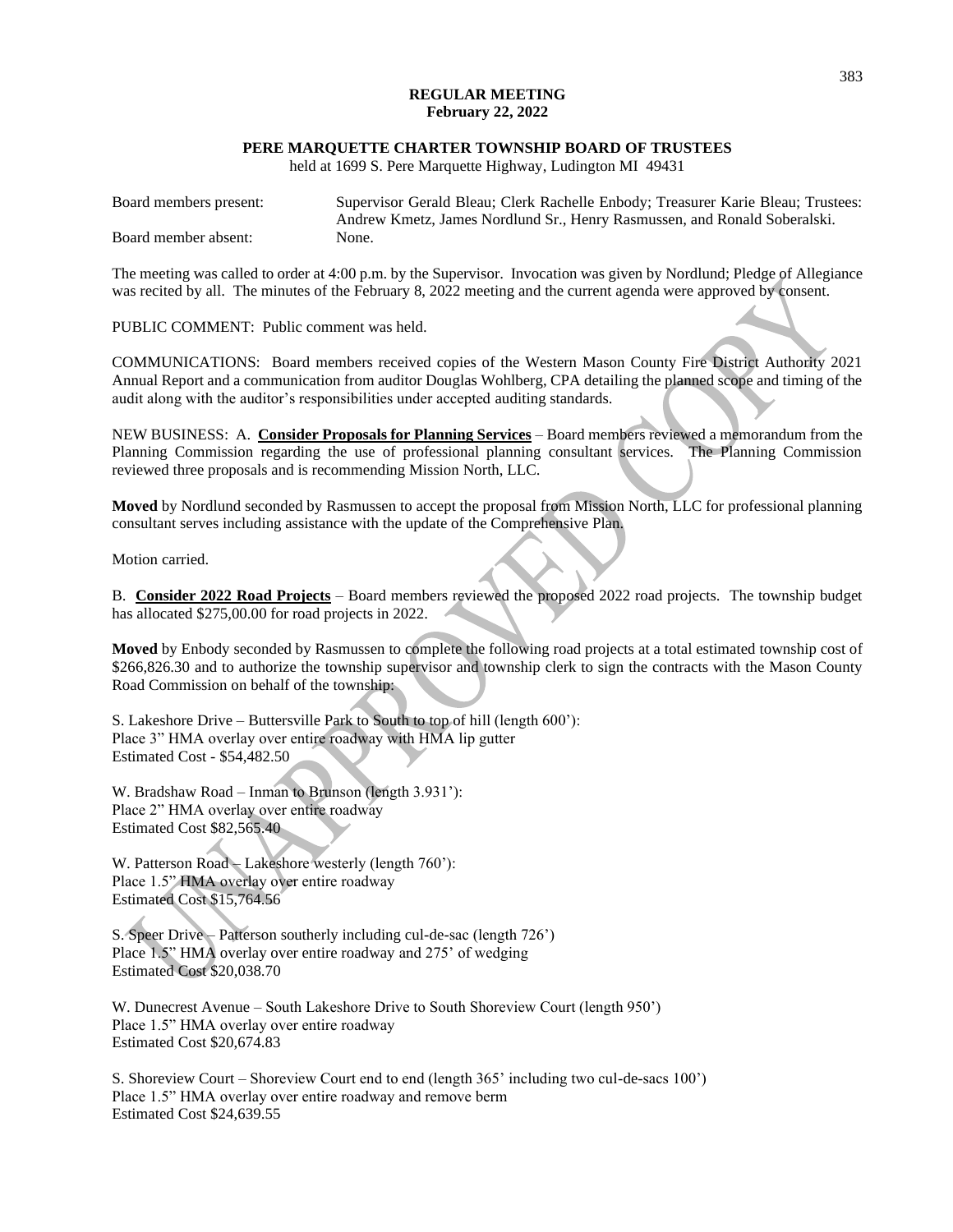W. Riverview Drive – West Pleasant Ridge Road to West Pleasant Ridge Road (length1,853') Place 1.5" HMA overlay over entire roadway and remove berm Estimated Cost \$30,731.87

West Pleasant Ridge – West Riverview Drive to West Riverview Drive (length 689') Place 1.5" HMA overlay over entire roadway and remove berm Estimated Cost \$17,712.01

Township wide dust control Estimated Cost – \$216.88

Motion carried.

C. **Consider Fifth Amendment to Water Tower Lease Agreement** – Board members reviewed the Water Tower Lease Agreement. The amendment would become effective immediately.

**Moved** by K. Bleau, seconded by Soberalski to approve the fifth amendment to the SyncWave Lease Agreement to amend Section 3 a. to read as follows and to authorize the Supervisor and Clerk to sign the Fifth Amendment to Water Tower Lease Agreement:

Section 3. Rent a. Coinciding with the term as amended by this Fifth Amendment, SyncWave shall provide complimentary broadband service with "standard equipment only" to the following Township-owned facilities: (a) Pere Marquette Charter Township's Sutton's Landing Park, 5610 W. Iris Road, Ludington, MI 49431

(b) Pere Marquette Charter Township Fire Station, 1040 S. Pere Marquette Highway, Ludington, MI 49431

(c) Pere Marquette Charter Township Department of Public Works Building, 5030 W. Progress Drive, Ludington, MI 49431

(d) Pere Marquette Charter Township Conservation Park, S. Lakeshore Drive, Ludington, MI 49431

(e) Pere Marquette Charter Township Beach Parking Lot, S. Lakeshore Drive, Ludington, MI 49431

Motion carried.

D. **Consider Resolution #2022-5 to Adopt Public Transportation Service Millage Ballot Language** – The millage is a renewal of the original transportation millage which began in 2008. The millage was renewed in 2012 and in 2018. The millage renewal is for the same millage rate of up to .4 mill for the period of 2022-2025, inclusive. The millage has been collected in the amount of .29 mill from 2008-2017 and at .20 mill from 2018-2021.

The following Resolution #2022-5 was moved for adoption by Nordlund and supported by Soberalski.

# **RESOLUTION TO ADOPT PUBLIC TRANSPORTATION SERVICE MILLAGE RENEWAL BALLOT LANGUAGE AND TO CALL FOR A MILLAGE ELECTION**

WHEREAS, the Ludington Mass Transportation Authority is a public transportation authority established and existing under Public Act 196 of 1986, as amended, and provides public transportation in the Ludington and Scottville areas of Mason County; and

WHEREAS, the Township has made and wishes to continue to make available and provide economical public transportation service to promote the health, safety and welfare of its citizens; and

WHEREAS, the Township is authorized by the Michigan Constitution of 1963 and applicable laws to contract and cooperate with other public entities, including public transportation authorities; and

WHEREAS, the Township may impose and levy ad valorem taxes to finance lawful public services, as authorized by the Michigan Constitution of 1963 and applicable laws; and

WHEREAS, the voted millage levied by the Township for public transportation services expired in 2021 and the Township wishes to renew such millage at up to .4 mill to account for costs of the services; and

WHEREAS, the Township Board wishes to levy up to .4 mill for the purpose of raising revenues to continue providing public transportation service under a contract with the Ludington Mass Transportation Authority;

384